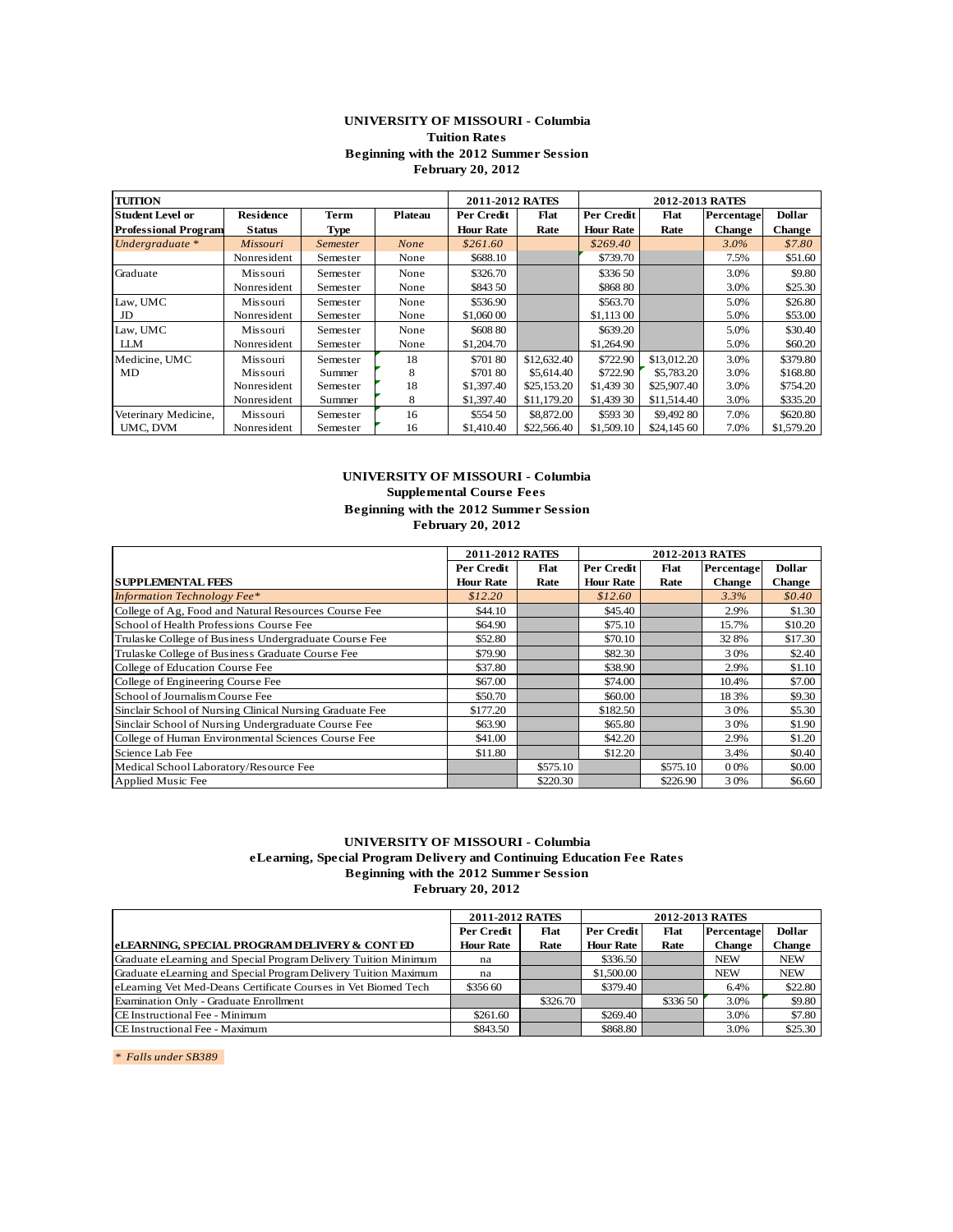## **UNIVERSITY OF MISSOURI - Kansas City Tuition Rates Beginning with the 2012 Summer Session February 20, 2012**

| <b>TUITION</b>              |                  |             |                | 2011-2012 RATES  |             |                  | 2012-2013 RATES |               |               |
|-----------------------------|------------------|-------------|----------------|------------------|-------------|------------------|-----------------|---------------|---------------|
| <b>Student Level or</b>     | <b>Residence</b> | Term        | Plateau        | Per Credit       | Flat        | Per Credit       | Flat            | Percentage    | <b>Dollar</b> |
| <b>Professional Program</b> | <b>Status</b>    | <b>Type</b> |                | <b>Hour Rate</b> | Rate        | <b>Hour Rate</b> | Rate            | <b>Change</b> | Change        |
| Undergraduate *             | Missouri         | Semester    | None           | \$257.90         |             | \$265.60         |                 | 3.0%          | \$7.70        |
|                             | Nonresident      | Semester    | None           | \$663.50         |             | \$683.40         |                 | 3.0%          | \$19.90       |
|                             | Metropolitan     | Semester    | None           | \$257.90         |             | \$265.60         |                 | 3.0%          | \$7.70        |
| Graduate                    | Missouri         | Semester    | None           | \$322.10         |             | \$331.80         |                 | 3.0%          | \$9.70        |
|                             | Nonresident      | Semester    | None           | \$831.60         |             | \$856.50         |                 | 3.0%          | \$24.90       |
|                             | Metropolitan     | Semester    | None           | \$322.10         |             | \$331.80         |                 | 3.0%          | \$9.70        |
| Anesthesia, UMKC            | Missouri         | Semester    | na             |                  | \$10,456.50 |                  | \$10,770.20     | 3.0%          | \$313.70      |
| MS                          | Missouri         | Summer      | na             |                  | \$6,971.00  |                  | \$7,180.10      | 3.0%          | \$209.10      |
|                             | Nonresident      | Semester    | na             |                  | \$15,684.80 |                  | \$16,155.30     | 3.0%          | \$470.50      |
|                             | Nonresident      | Summer      | na             |                  | \$10,456.50 |                  | \$10,770.20     | 3.0%          | \$313.70      |
| Dentistry, UMKC             | Missouri         | Semester    | 16             | \$789.20         | \$12,626.40 | \$820.70         | \$13,131.50     | 4.0%          | \$505.10      |
| <b>DDS</b>                  | Missouri         | Summer      | 8              | \$789.20         | \$6,313.20  | \$820.70         | \$6,565.70      | 4.0%          | \$252.50      |
|                             | Nonresident      | Semester    | 16             | \$1,572.80       | \$25,164.20 | \$1,635.70       | \$26,170.80     | 4.0%          | \$1,006.60    |
|                             | Nonresident      | Summer      | 8              | \$1,572.80       | \$12,582.10 | \$1,635.70       | \$13,085.40     | 4.0%          | \$503.30      |
| Dentistry, UMKC             | Missouri         | Semester    | 14             | \$970.50         | \$13,586.60 | \$999.60         | \$13,994.20     | 3.0%          | \$407.60      |
| Graduate Certificate        | Missouri         | Summer      | $\overline{7}$ | \$970.50         | \$6,793.30  | \$999.60         | \$6,997.10      | 3.0%          | \$203.80      |
| and MS                      | Nonresident      | Semester    | 14             | \$1,937.50       | \$27,124.40 | \$1,995.60       | \$27,938.10     | 3.0%          | \$813.70      |
|                             | Nonresident      | Summer      | $\overline{7}$ | \$1,937.50       | \$13,562.20 | \$1,995.60       | \$13,969.10     | 3.0%          | \$406.90      |
| Law, UMKC                   | Missouri         | Semester    | None           | \$514.60         |             | \$540.30         |                 | 5.0%          | \$25.70       |
| JD                          | Nonresident      | Semester    | None           | \$1,016.00       |             | \$1,066.80       |                 | 5.0%          | \$50.80       |
| Law, UMKC                   | Missouri         | Semester    | None           | \$600.20         |             | \$630.20         |                 | 5.0%          | \$30.00       |
| <b>LLM</b>                  | Nonresident      | Semester    | None           | \$1,187.75       |             | \$1,247.10       |                 | 5.0%          | \$59.35       |
| Medicine, UMKC              | Missouri         | Semester    | 16             | \$590.40         | \$9,446.40  | \$590.40         | \$9,446.40      | 0.0%          | \$0.00        |
| MD, Years 1 and 2           | Missouri         | Summer      | 8              | \$590.40         | \$4,723.20  | \$590.40         | \$4,723.20      | 0.0%          | \$0.00        |
|                             | Regional         | Semester    | 16             | \$885.60         | \$14,169.60 | \$885.60         | \$14,169.60     | 0.0%          | \$0.00        |
|                             | Regional         | Summer      | 8              | \$885.60         | \$7,084.80  | \$885.60         | \$7,084.80      | 0.0%          | \$0.00        |
|                             | Nonresident      | Semester    | 16             | \$1,180.80       | \$18,892.80 | \$1,180.80       | \$18,892.80     | 0.0%          | \$0.00        |
|                             | Nonresident      | Summer      | 8              | \$1,180.80       | \$9,446.40  | \$1,180.80       | \$9,446.40      | 0.0%          | \$0.00        |
| Medicine, UMKC              | Missouri         | Semester    | 18             | \$580.90         | \$10,455.90 | \$598.30         | \$10,769.60     | 3.0%          | \$313.70      |
| MD, Years 3 thru 6          | Missouri         | Summer      | 12             | \$580.90         | \$6,970.60  | \$598.30         | \$7,179.70      | 3.0%          | \$209.10      |
|                             | Regional         | Semester    | 18             | \$871.40         | \$15,684.80 | \$897.50         | \$16,155.30     | 3.0%          | \$470.50      |
|                             | Regional         | Summer      | 12             | \$871.40         | \$10,456.50 | \$897.50         | \$10,770.20     | 3.0%          | \$313.70      |
|                             | Nonresident      | Semester    | 18             | \$1,161.80       | \$20,911.80 | \$1,196.60       | \$21,539.20     | 3.0%          | \$627.40      |
|                             | Nonresident      | Summer      | 12             | \$1,161.80       | \$13,941.20 | \$1,196.60       | \$14,359.40     | 3.0%          | \$418.20      |
| Pharmacy, UMKC              | Missouri         | Semester    | 15             | \$583.80         | \$8,757.00  | \$601.30         | \$9,019.70      | 3.0%          | \$262.70      |
| Dpharm                      | Missouri         | Summer      | 6              | \$583.80         | \$3,502.80  | \$601.30         | \$3,607.90      | 3.0%          | \$105.10      |
|                             | Nonresident      | Semester    | 15             | \$1,283.60       | \$19,254.40 | \$1,322.10       | \$19,832.00     | 3.0%          | \$577.60      |
|                             | Nonresident      | Summer      | 6              | \$1,283.60       | \$7,701.80  | \$1,322.10       | \$7,932.90      | 3.0%          | \$231.10      |
| Pharmacy, UMKC              | Missouri         | Semester    | None           | \$441.10         |             | \$454.30         |                 | 3.0%          | \$13.20       |
| MS and PhD                  | Nonresident      | Semester    | None           | \$1,001.70       |             | \$1,031.80       |                 | 3.0%          | \$30.10       |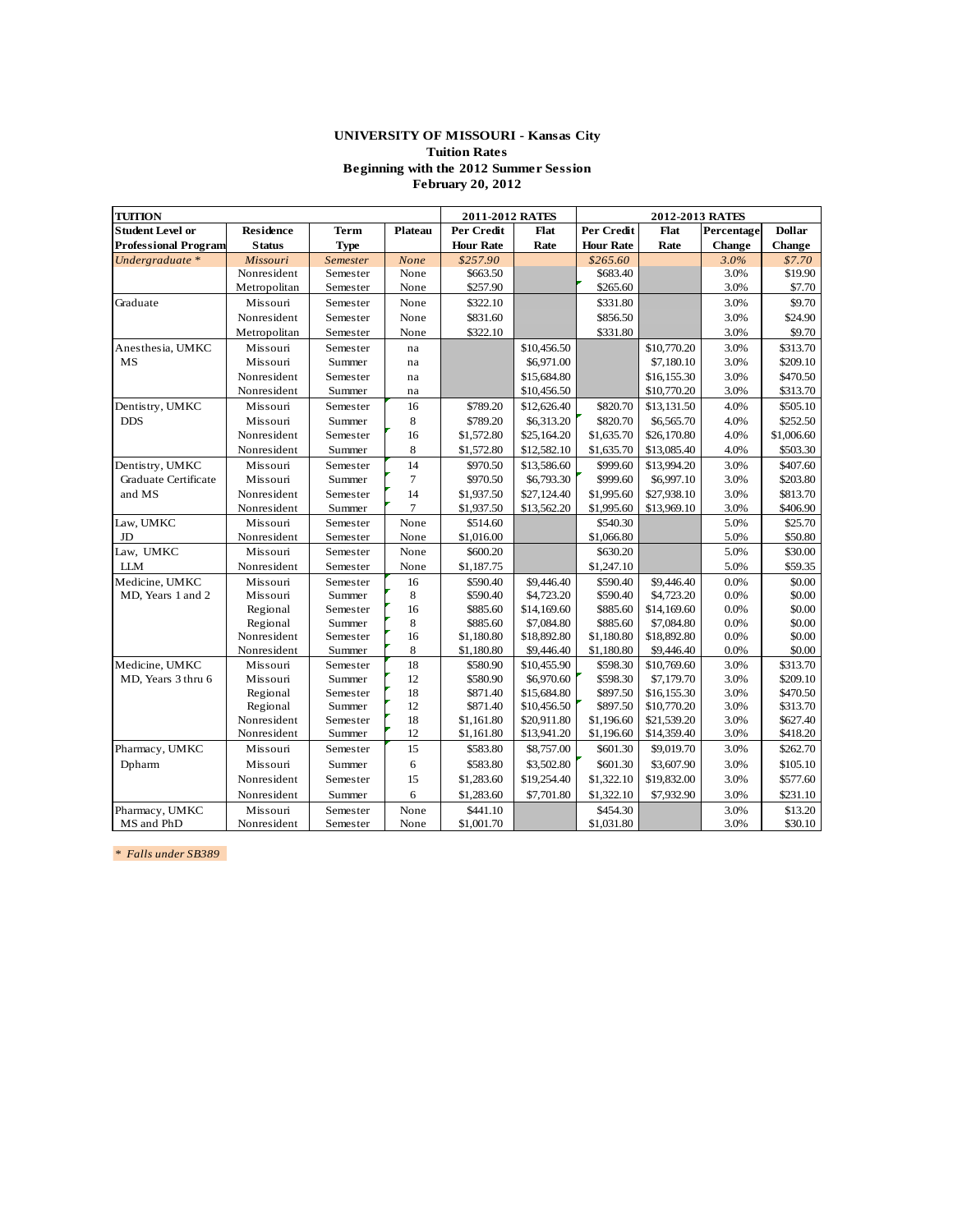## **UNIVERSITY OF MISSOURI - Kansas City Supplemental Course Fees Beginning with the 2012 Summer Session February 20, 2012**

|                                                          |            |                  | 2011-2012 RATES 2012-2013 RATES |          |               |               |
|----------------------------------------------------------|------------|------------------|---------------------------------|----------|---------------|---------------|
|                                                          | Per Credit |                  | Per Credit                      | Flat     | Percentage    | <b>Dollar</b> |
| <b>SUPPLEMENTAL FEES</b>                                 | Hour       | <b>Flat Rate</b> | <b>Hour Rate</b>                | Rate     | <b>Change</b> | <b>Change</b> |
| <b>Information Technology Fee</b> *                      | \$12.80    |                  | \$13.20                         |          | $3.1\%$       | \$0.40        |
| Graduate Cluster 1 Supplemental Fee                      | \$34.90    |                  | \$35.90                         |          | 2.9%          | \$1.00        |
| Graduate Cluster 2 Supplemental Fee (Graduate Business)  | \$75.00    |                  | \$79.90                         |          | 6.5%          | \$4.90        |
| Bloch School of Business & PA Undergraduate Course Fee   | \$20.00    |                  | \$25.00                         |          | 25.0%         | \$5.00        |
| School of Education Course Fee, UMKC                     | \$11.80    |                  | \$13.30                         |          | 12.7%         | \$1.50        |
| <b>Engineering Course Fee</b>                            | \$63.00    |                  | \$64.90                         |          | 3.0%          | \$1.90        |
| Studio Arts Fee, UMSL (BFA), & UMKC                      | \$26.50    |                  | \$27.30                         |          | 3.0%          | \$0.80        |
| Clinical Nursing Fee, MS (& Pre-Licensure level at UMKC) | \$174.70   |                  | \$179.90                        |          | 3.0%          | \$5.20        |
| Science Lab Fee, including Geo Science                   | \$11.70    |                  | \$12.10                         |          | 3.4%          | \$0.40        |
| Biological Sciences Lab Fee - NEW                        | na         |                  | \$12.50                         |          | <b>NEW</b>    | <b>NEW</b>    |
| Media & Communications Studies Lab/Studio Course Fee     | \$29.20    |                  | \$30.10                         |          | 3.1%          | \$0.90        |
| <b>Applied Dance Fee</b>                                 |            | \$157.50         |                                 | \$162.20 | 3.0%          | \$4.70        |
| Applied Music Fee                                        |            | \$217.20         |                                 | \$223.70 | 3.0%          | \$6.50        |

#### **UNIVERSITY OF MISSOURI - Kansas City eLearning, Special Program Delivery and Continuing Education Fee Rates Beginning with the 2012 Summer Session February 20, 2012**

| ellearning, special riogram Denvery and Communig Education Fee Kates<br>Beginning with the 2012 Summer Session | <b>February 20, 2012</b> |                  |                                 |          |               |               |
|----------------------------------------------------------------------------------------------------------------|--------------------------|------------------|---------------------------------|----------|---------------|---------------|
|                                                                                                                |                          |                  | 2011-2012 RATES 2012-2013 RATES |          |               |               |
|                                                                                                                | <b>Per Credit</b>        |                  | Per Credit                      | Flat     | Percentage    | <b>Dollar</b> |
| eLEARNING, SPECIAL PROGRAM DELIVERY & CONTED                                                                   | Hour                     | <b>Flat Rate</b> | <b>Hour Rate</b>                | Rate     | <b>Change</b> | Change        |
| Graduate eLearning and Special Program Delivery Tuition Minimum                                                | na                       |                  | \$331.80                        |          | <b>NEW</b>    | <b>NEW</b>    |
| Graduate eLearning and Special Program Delivery Tuition Maximum                                                | na                       |                  | \$856.50                        |          | <b>NEW</b>    | <b>NEW</b>    |
| Examination Only - Graduate Enrollment                                                                         |                          | \$322.10         |                                 | \$331.80 | 30%           | \$9.70        |
| CE Instructional Fee - Minimum                                                                                 | \$257.90                 |                  | \$265.60                        |          | 30%           | \$7.70        |
| CE Instructional Fee - Maximum                                                                                 | \$831.60                 |                  | \$856.50                        |          | 30%           | \$24.90       |
|                                                                                                                |                          |                  |                                 |          |               |               |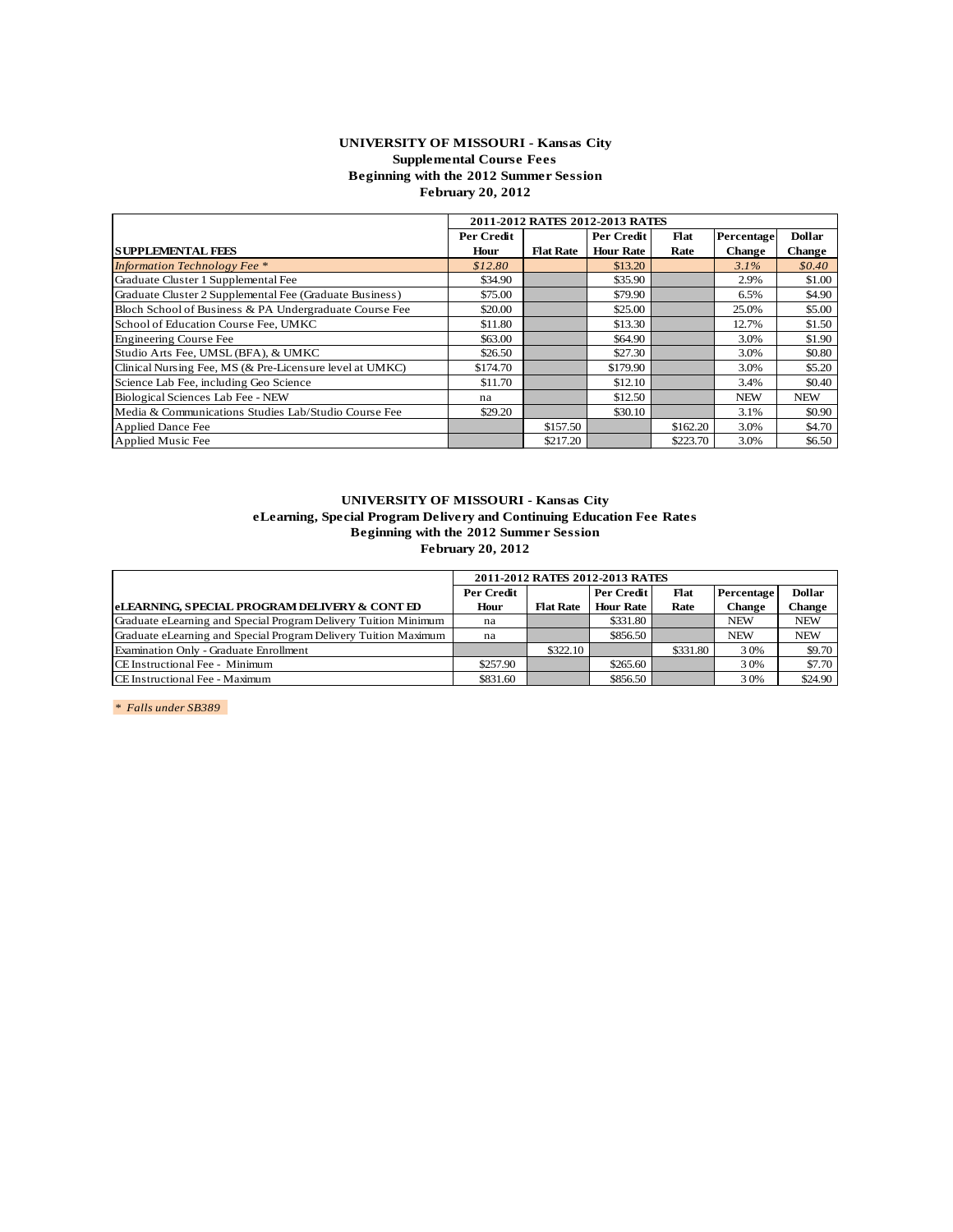## **MISSOURI UNIVERSITY OF SCIENCE AND TECHNOLOGY Tuition Rates Beginning with the 2012 Summer Session February 20, 2012**

|                             | Beginning with the 2012 Summer Session<br><b>February 20, 2012</b> |                 |                |                  |      |                  |                 |               |               |  |  |
|-----------------------------|--------------------------------------------------------------------|-----------------|----------------|------------------|------|------------------|-----------------|---------------|---------------|--|--|
| <b>TUITION</b>              |                                                                    |                 |                | 2011-2012 RATES  |      |                  | 2012-2013 RATES |               |               |  |  |
| <b>Student Level or</b>     | <b>Residence</b>                                                   | <b>Term</b>     | <b>Plateau</b> | Per Credit       | Flat | Per Credit       | <b>Flat</b>     | Percentage    | <b>Dollar</b> |  |  |
| <b>Professional Program</b> | <b>Status</b>                                                      | Type            |                | <b>Hour Rate</b> | Rate | <b>Hour Rate</b> | Rate            | <b>Change</b> | <b>Change</b> |  |  |
| Undergraduate*              | <i>Missouri</i>                                                    | <i>Semester</i> | None           | \$261.60         |      | \$269.40         |                 | $3.0\%$       | \$7.80        |  |  |
|                             | Nonresident                                                        | Semester        | None           | \$688.10         |      | \$746.60         |                 | 8.5%          | \$58 50       |  |  |
| Graduate                    | Missouri                                                           | Semester        | None           | \$326.70         |      | \$354.50         |                 | 8.5%          | \$27.80       |  |  |
|                             | Nonresident                                                        | Semester        | None           | \$843.50         |      | \$915.20         |                 | 8.5%          | \$71.70       |  |  |
| Business,                   | Missouri                                                           | Semester        | na             | \$554 30         |      | \$601.40         |                 | 8.5%          | \$47.10       |  |  |
| MBA                         | Nonresident                                                        | Semester        | na             | \$886.90         |      | \$962.30         |                 | 8.5%          | \$75.40       |  |  |
|                             |                                                                    |                 |                |                  |      |                  |                 |               |               |  |  |

## **MISSOURI UNIVERSITY OF SCIENCE AND TECHNOLOGY Supplemental Course Fees**

| Per Credit       | Flat | Per Credit                                                                   | <b>Flat</b>                            |         | <b>Dollar</b>                 |
|------------------|------|------------------------------------------------------------------------------|----------------------------------------|---------|-------------------------------|
| <b>Hour Rate</b> | Rate | <b>Hour Rate</b>                                                             | Rate                                   | Change  | <b>Change</b>                 |
| \$13.00          |      | \$13.40                                                                      |                                        | $3.1\%$ | \$0.40                        |
| \$67.20          |      | \$74.20                                                                      |                                        | 10.4%   | \$700                         |
| \$65.40          |      | \$72.20                                                                      |                                        | 10.4%   | \$680                         |
|                  |      |                                                                              |                                        |         |                               |
| \$64.20          |      | \$70.90                                                                      |                                        | 10.4%   | \$6.70                        |
| \$32.10          |      | \$35.40                                                                      |                                        | 10.3%   | \$3 30                        |
| \$32.70          |      | \$36.10                                                                      |                                        | 10.4%   | \$3.40                        |
|                  |      | buppicmema course recs<br><b>February 20, 2012</b><br><b>2011-2012 RATES</b> | Beginning with the 2012 Summer Session |         | 2012-2013 RATES<br>Percentage |

## **MISSOURI UNIVERSITY OF SCIENCE AND TECHNOLOGY eLearning, Special Program Delivery and Continuing Education Fee Rates Beginning with the 2012 Summer Session February 20, 2012**

| clicaring, opecial riverant benvery and continuing liquidition receivates<br>Beginning with the 2012 Summer Session | <b>February 20, 2012</b> |          |                  |                        |               |               |
|---------------------------------------------------------------------------------------------------------------------|--------------------------|----------|------------------|------------------------|---------------|---------------|
|                                                                                                                     | 2011-2012 RATES          |          |                  | <b>2012-2013 RATES</b> |               |               |
|                                                                                                                     | Per Credit               | Flat     | Per Credit       | Flat                   | Percentage    | <b>Dollar</b> |
| eLEARNING, SPECIAL PROGRAM DELIVERY & CONT ED                                                                       | <b>Hour Rate</b>         | Rate     | <b>Hour Rate</b> | Rate                   | <b>Change</b> | <b>Change</b> |
| Graduate eLearning and Special Program Delivery Tuition Minimum                                                     | na                       |          | \$354 50         |                        | <b>NEW</b>    | <b>NEW</b>    |
| Graduate eLearning and Special Program Delivery Tuition Maximum                                                     | na                       |          | \$3,000 00       |                        | <b>NEW</b>    | <b>NEW</b>    |
| Examination Only - Graduate Enrollment                                                                              |                          | \$326.70 |                  | \$354.50               | 8.5%          | \$27.80       |
| CE Instructional Fee - Minimum                                                                                      | \$261.60                 |          | \$269.40         |                        | 3.0%          | \$7.80        |
| CE Instructional Fee - Maximum                                                                                      | \$843.50                 |          | \$3,000 00       |                        | 255.7%        | \$2,156.50    |
|                                                                                                                     |                          |          |                  |                        |               |               |